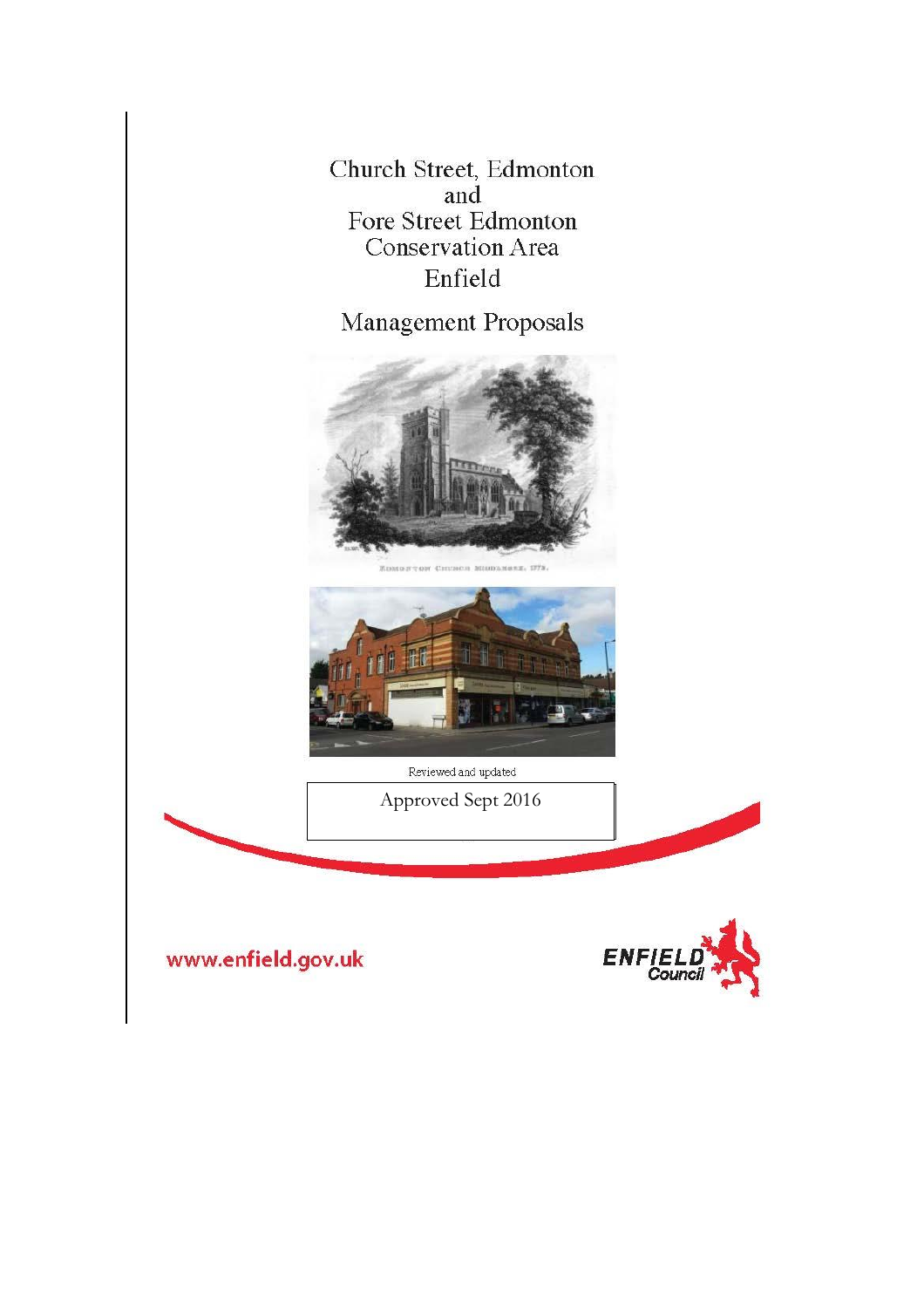## **CHURCH STREET, EDMONTON AND FORE STREET, EDMONTON CONSERVATION AREA MANAGEMENT PROPOSALS THE MANAGEMENT OF CONSERVATION AREAS IN ENFIELD**

This document is based on the report prepared by Drury McPherson Partnership in 2013-14. The text was reviewed and revised by Enfield Council in 2015 and the conclusions and recommendations are those drawn up by the Council.

## **The Purpose of Conservation Area the Management Proposals**

The management proposals set out a framework for managing change in, and the conservation and enhancement of, Enfield's conservation areas, to ensure that they retain the special qualities that led to their designation. It helps to fulfil the Council's duty under section 71 of the Planning (Listed Buildings and Conservation Areas) Act 1990 to prepare proposals for the preservation and enhancement of conservation areas. These proposals are particularly relevant where there is pressure for development and where cumulative minor changes may be affecting the character or appearance of the conservation area.

### **Historic England Guidance on Management Proposals**

Historic England (formerly English Heritage) guidance on the management of conservation areas is contained in *Understanding Place: Designation, Appraisal and Management of Conservation Areas* (2011)<sup>1</sup> . Although this predates the publication of the National Planning Policy Framework (2012), it is the most up-to-date guidance available. There is no reason to think that its advice on conservation area management (which is largely carried over from earlier guidance published in 2006<sup>2</sup> ) is likely to change substantially.

# **The London Plan**

The Mayor's London Plan (2011, amended 2013) Policy 7.8 seeks to protect the historic environment through the application of appropriate local development management policies which should identify heritage assets (including conservation areas) and ensure that development affecting them should conserve their significance, by being sympathetic to their form, scale, materials and architectural detail.

# **Enfield's Planning Policies**

The key national and local planning and development management policies affecting conservation areas are set out in section 1.4 of the conservation area character appraisals. The conservation area appraisals and management proposals have been approved by Enfield Council. The appraisals form part of the

<sup>&</sup>lt;sup>1</sup> Available from Historic England website, www.helm.org.uk

<sup>2</sup> English Heritage *Guidance on the management of conservation areas* (2006).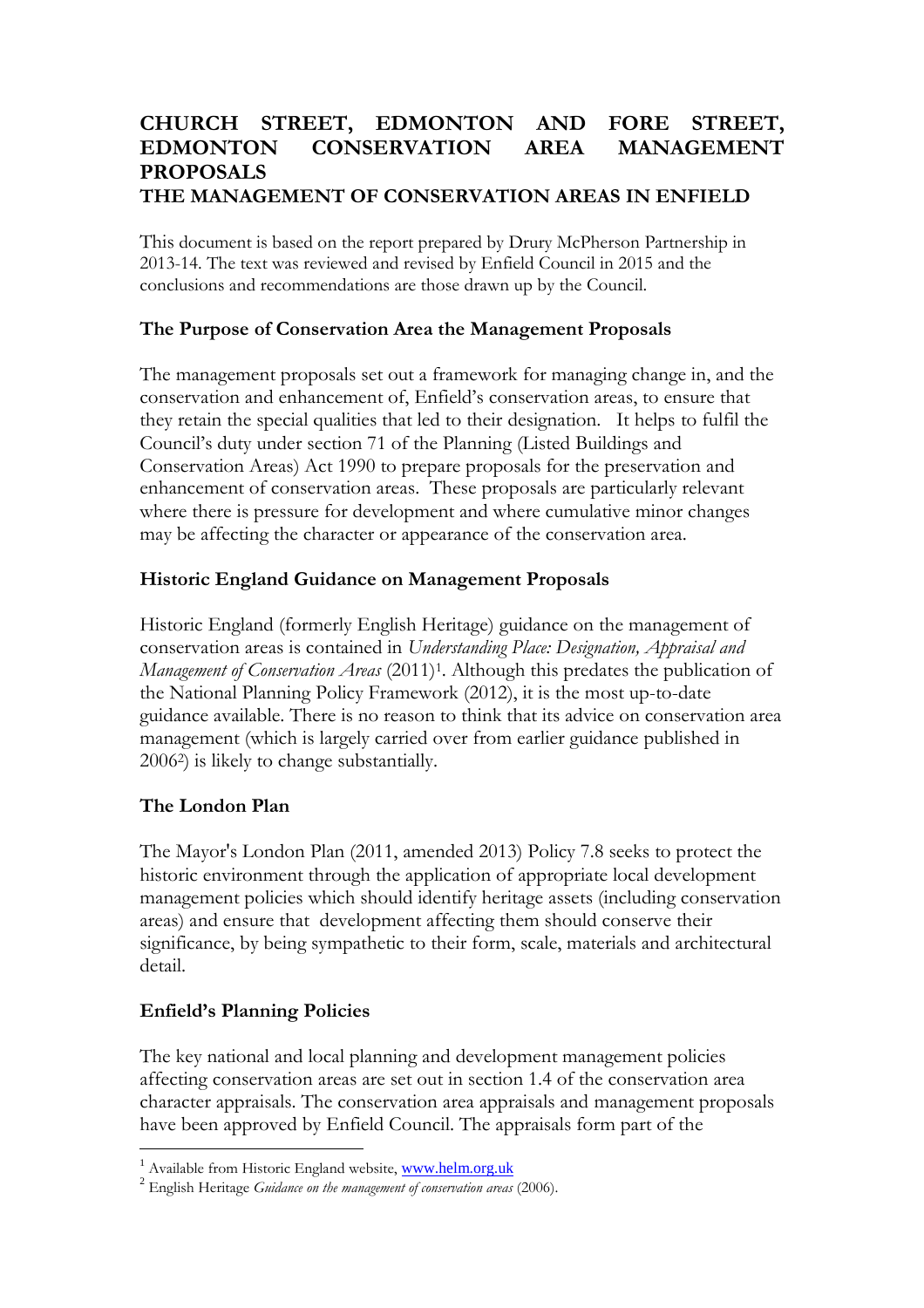"evidence base" for the conservation policies in Enfield's Local Plan. They support the planning policy framework of the Core Strategy and the Development Management Document. The management proposals will be incorporated in the Enfield Design Guide Supplementary Planning Document (SPD) in due course and as such they will be given considerable weight in the determination of planning applications affecting the conservation areas.

# **Infrastructure Delivery Plan**

The Infrastructure Delivery Plan (IDP) (2014) is a strategic document that identifies a number of infrastructure needs, including those affecting the historic environment. It amplifies guidance on delivery and funding and provides further detail for identified projects, some in conservation areas.

# **Planning policy delivery**

Since the conservation area character appraisals were published in 2006, the Council's Core Strategy has been adopted (2010), which includes over-arching policies for the protection of the Borough's historic built environment (Core Policy 31). The Development Management Document, containing detailed policies for the determination of planning applications, was adopted in November 2014.

Annual monitoring of conservation areas has been undertaken by the Enfield Conservation Advisory Group and local societies and reported to the Council. The outcomes of this monitoring have been incorporated in the revised character appraisals and management proposals as appropriate.

# **Grants**

Subject to available resources, the Council will work with partners to provide carefully targeted grant-aid to historic buildings and conservation areas, including, where appropriate, Historic England (formerly English Heritage) and Heritage Lottery Fund grants.

# **Design and other Guidance**

The Council's forthcoming Enfield Design Guide will provide advice on alterations to residential properties, including extensions, roof alterations, architectural detailing and appropriate materials. The Design Guide will also include area-specific design advice and it will incorporate these conservation area management proposals. The Council will help owners and their agents to achieve acceptable proposals within conservation areas through the pre-application advice service<sup>3</sup>. In some cases, applicants for major developments will be required to support their applications with a master plan.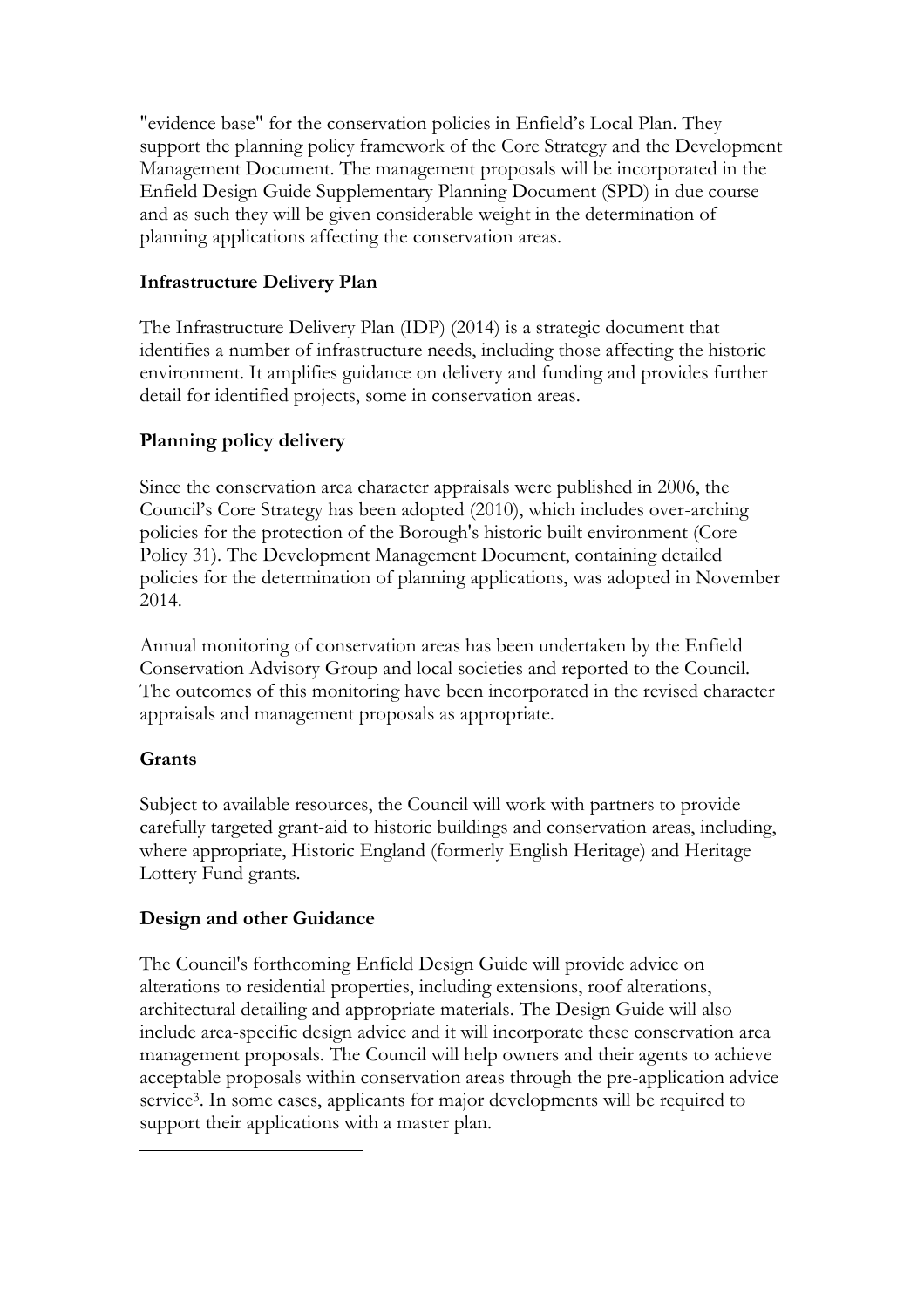## **Planning Decisions**

Planning applications affecting conservation areas will be determined with regard to the National Planning Policy Framework (NPPF) (2012), Enfield's Local Plan, the approved conservation area management proposals and the emerging Enfield Design Guide, and having regard to advice from the Council's Conservation Advisory Group. The NPPF is supported by the Government's Planning Practice Guidance: Conserving and enhancing the historic environment (2014).

In line with the NPPF and Enfield's Policy DMD 44 and supporting Appendix 6 applicants for development affecting a heritage asset or its setting should provide a Heritage Statement, describing the significance of any heritage assets affected by development proposals, and the contribution made by their setting, as part of any application affecting a property within a conservation area. The Council will not validate applications where the extent of the impact of the proposal on the significance of any heritage assets affected cannot adequately be understood from the application and supporting documents. The Heritage Statement should contain the information required to assess the impact of the proposals. Detailed requirements are set out in the Appendix on Heritage Statements. (DMD 6.5.7)

#### **Enforcement**

The Council will continue to ensure that the planning system is not abused. Planning enforcement by the Council's Planning Enforcement Team will prioritise unauthorised works to listed buildings, protected trees and within conservation areas. The Council will always seek to persuade owners to restore and put right any offending works, but will, where necessary, take enforcement action to achieve those aims. Where there is a demonstrable public interest in so doing, offenders may be subject to criminal prosecution.

Unauthorised works requiring planning permission undertaken four years or more before discovery by the authorities are deemed approved (there is no such limitation on unauthorised works requiring listed building consent or conservation area consent).

Dated photographic records of buildings within conservation areas will be used, where available, to provide evidence for enforcement action.

Where appropriate the Council will also use its powers under S215 of the Town & Country Planning Act 1990 to address properties that adversely affect the amenity of a neighbourhood.

#### **Section 106 Agreements**

The Council will continue to use Section 106 Agreements to assist in conserving and enhancing its conservation areas. These are agreements between the Council and a developer, whereby the developer undertakes works or makes a contribution (financial or in kind), to the Council to offset or mitigate any adverse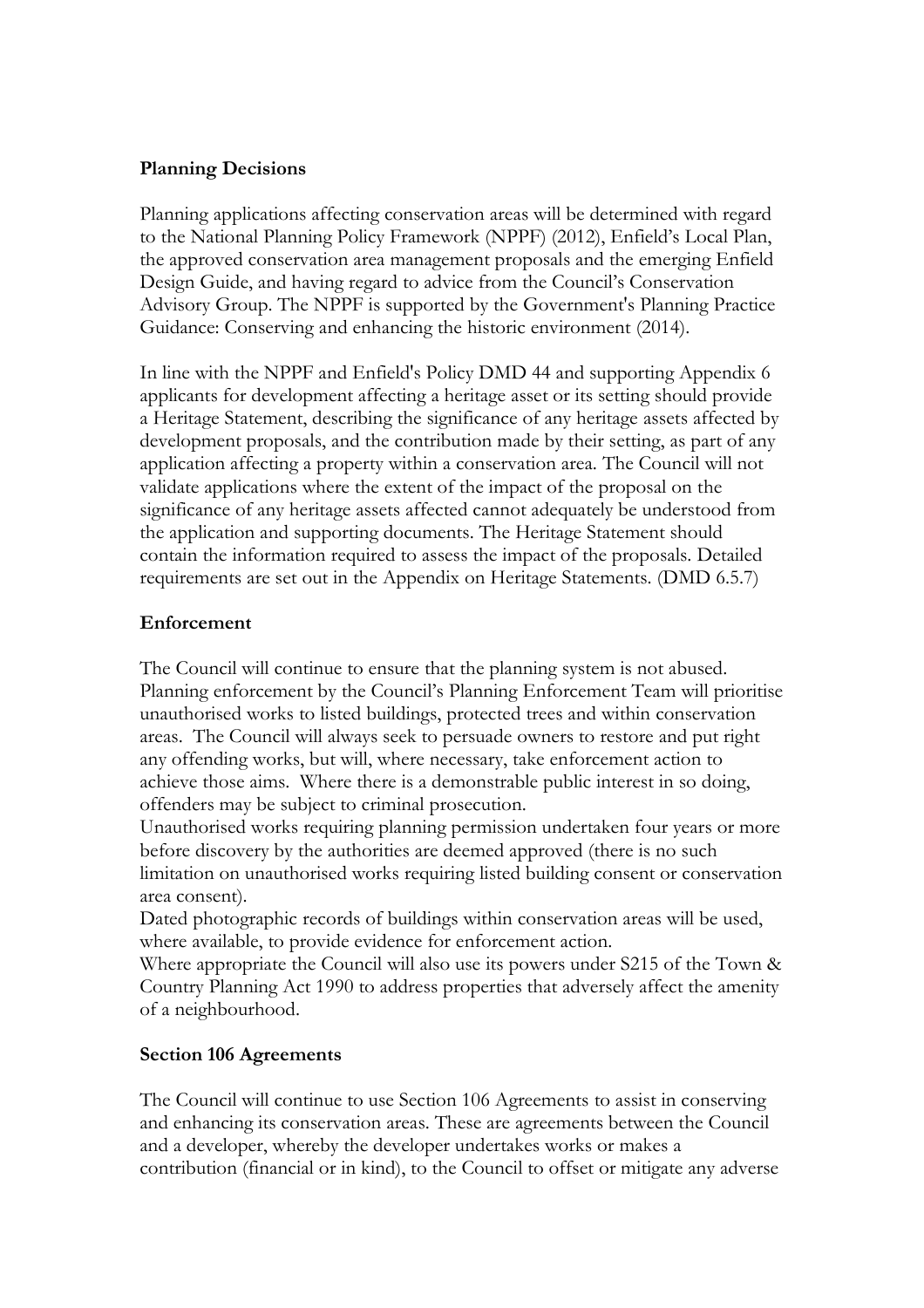impact of the development on the surrounding social or physical infrastructure. Where a development has an impact on a conservation area, the Council will require the developer to enter into a s.106 Agreement where, on balance, adverse impacts cannot be completely mitigated through the development itself. Receipts from such agreements may be used, as appropriate, to help deliver the management proposals set down in this document

The Community Infrastructure Levy (CIL) is a system for securing developer contributions through the planning system. It allows local authorities (and the Mayor of London) to charge a levy on new development in their area. Funds raised from the Levy are used to provide essential infrastructure identified on the CIL Regulation 123 List. It is anticipated that an Enfield CIL will be in place in Spring 2016. A proportion of CIL monies collected can be spent on neighbourhoods, the Neighbourhood Proportion of the CIL has most potential to contribute to historic buildings or other heritage assets.

# **Highways and the Public Realm**

The Council will respect the special character of conservation areas when undertaking environment improvements to highways and the public realm, including new facilities such as cycle paths, having regard to conservation area character appraisals and these management proposals. Excessive street furniture and standard traffic management features such as railings, coloured surfaces and carriageway markings can be particularly harmful in conservation areas. Wherever possible, the Council will remove unnecessary street clutter in conservation areas. Street patterns that contribute to the special character of conservation areas and historic street and footway surfacing will be retained where possible.

The Council will, wherever possible, use its planning powers and agreements with developers (such as s106, s207 and s.38 Agreements) to secure additional funding to ensure a high standard of works to the public realm within conservation areas. The Council has approved Streetscape Policy and Guidance<sup>4</sup> for the management and maintenance of the public realm, including that within conservation areas. Street lighting throughout the Borough has been renewed since 2006 under a PFI contract. Where street lighting in a conservation area has been replaced to a nonstandard specification, reflecting the special character or appearance of the area, this standard will be maintained in any future replacement scheme.

The Council will normally resist the conversion of front gardens to car parking, where the gardens contribute to the special character or appearance of a conservation area. The introduction of new footway cross-overs, the removal of boundary walls and paving will not normally be allowed, in line with Development Management Policy DMD 46 and Core Policy 30.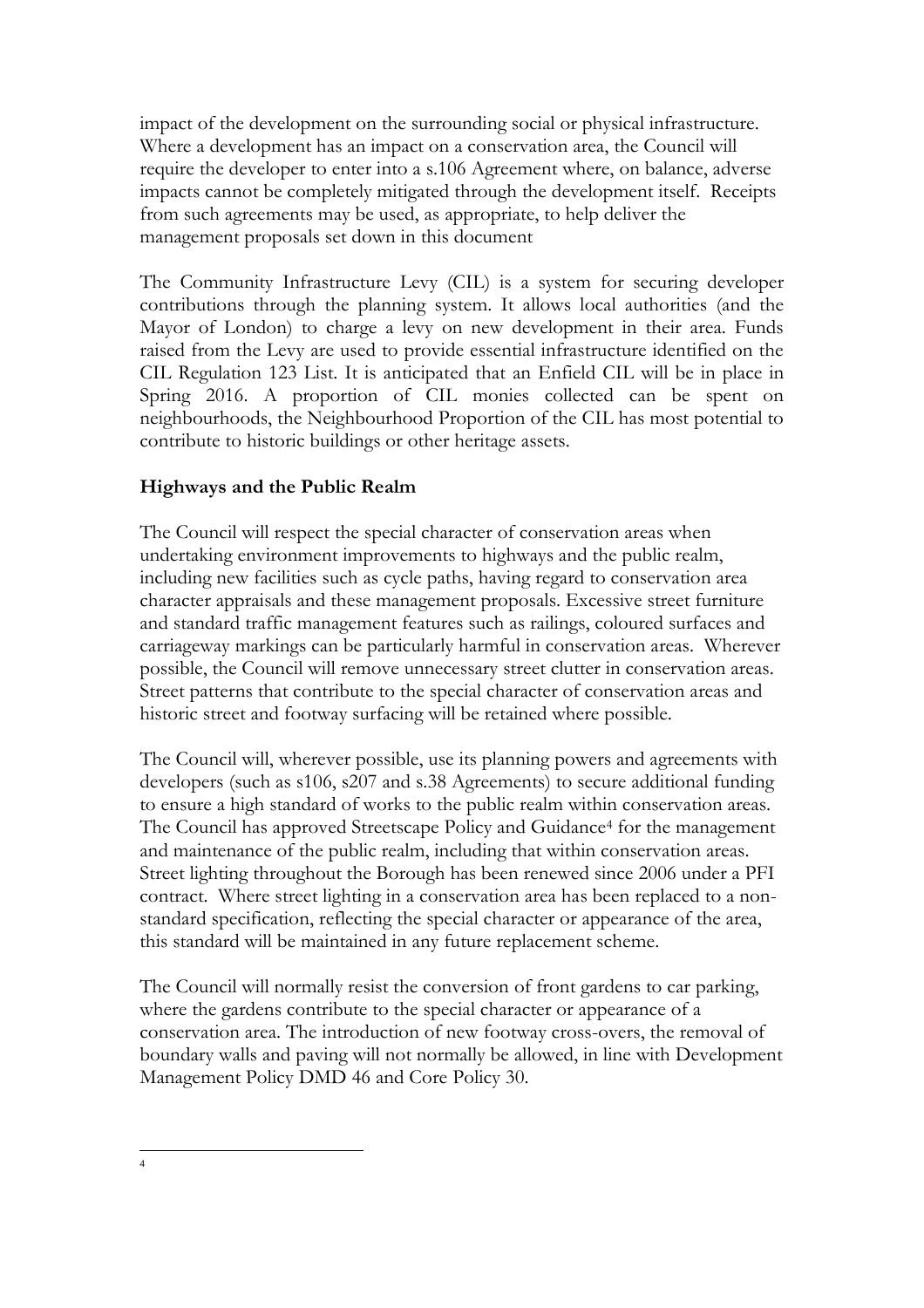## **Satellite dishes**

Planning permission is required for the installation of any satellite dish or communications antenna installed on a chimney, wall, or a roof slope, which faces onto, and is visible from, a road, within a conservation area. Such antennae will not normally be permitted. Further details are available from the Government's online Planning Portal<sup>5</sup> .

# **Archaeology**

More than one-third of the area of the Borough is designated as an Area of Archaeological Importance<sup>6</sup>. Development proposals should take into account any potential impact they may have on archeological remains. Heritage Statements should include a desk-based assessment of the archaeological interest of the site Expert assessment may be necessary depending on the significance of both the asset and the proposed works. Advice should be sought from the Council's heritage officers and/or Historic England regarding the extent of this work.

# **Open Spaces**

In line with the Core Strategy, the Council will protect and enhance existing open spaces in the Borough. Open spaces play a key role in the character of many conservation areas and where they are heritage assets (such as many open spaces in conservation areas), they will be preserved and enhanced, in line with Core Policy 34 and Development Management Policy DMD 71.

# **Trees in Conservation Areas**

The Council will continue to recognise the importance of and protect trees in conservation areas, whether in streets and parks, or on private land in line with Core Policy 30 and Development Management Policy DMD 80. The Planning (Listed Buildings and Conservation Areas) Act 1990 requires owners to give six weeks notification of any intended works to trees on private land within conservation areas. This is to allow councils to make an assessment of whether the tree in question has sufficient amenity value to be worthy of protection through the serving of a Tree Preservation Order. The Council will ensure that all such trees reported will be carefully assessed and any that are deemed worthy will be so protected.

The Council will ensure that any future necessary replanting will be with species that accord with the prevailing character of the street or area. The Council will continue to manage the growth potential of certain pollarded species.

<sup>5</sup> 6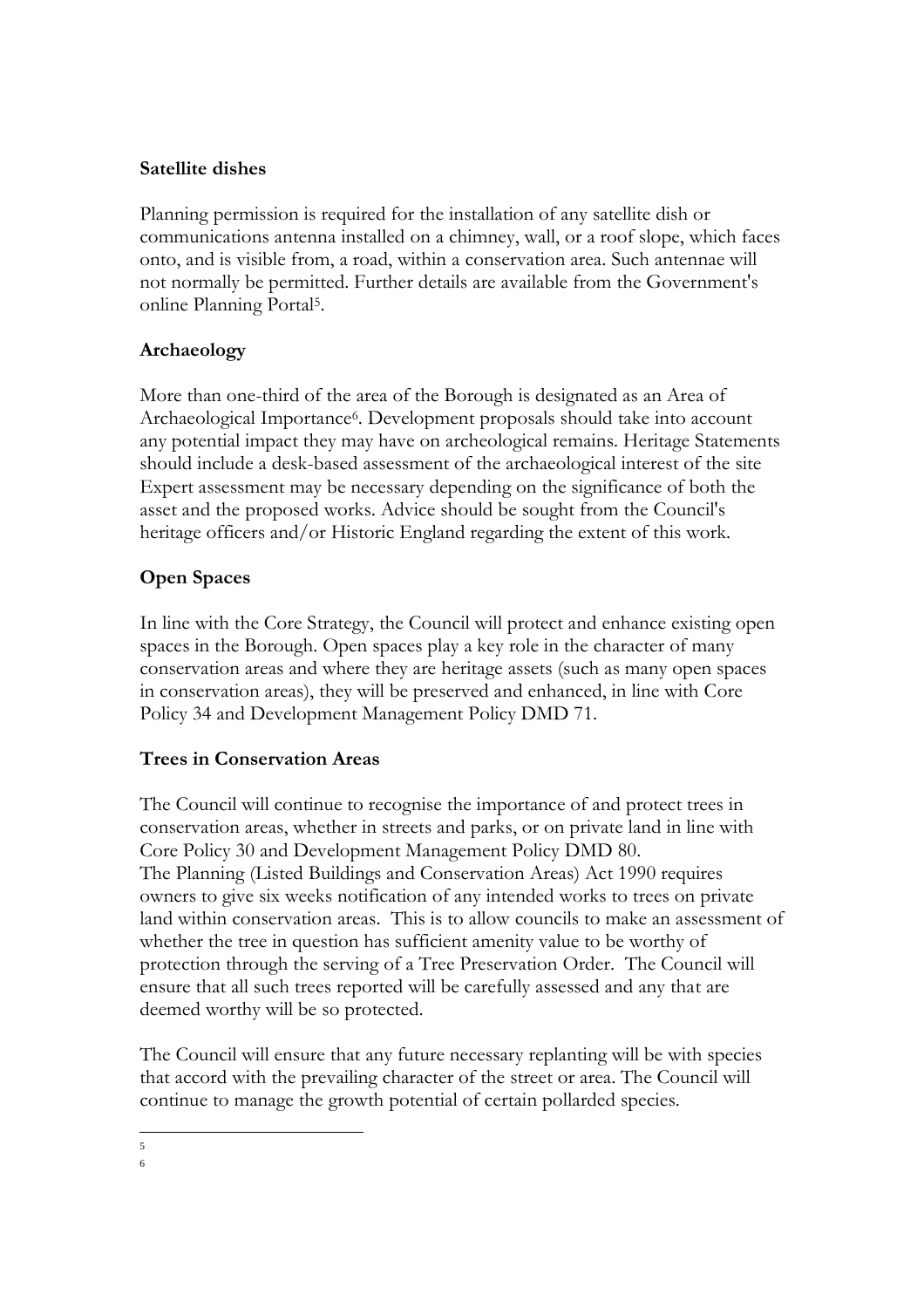In conservation areas, trees will be replaced on a like-for-like basis wherever possible, particularly where the replacement is one of a group or avenue of identical species. If possible, modern improved varieties of the species will be chosen where that will reduce the risk to adjacent properties. However, where replanting with the same species is impractical for sound arboricultural reasons, appropriate alternative species will be chosen.

The Council has adopted a Corporate Tree Management Strategy, which provide the basis for works to trees in streets, public parks and elsewhere in the public realm, including those within conservation areas.<sup>7</sup>

# **Monitoring Change**

The Council will monitor change in the Borough's conservation areas, with reference to the conservation area character appraisals and management proposals and in partnership with the Conservation Advisory Group

### **Monitoring the Effectiveness of this Document**

The Council will aim to ensure that the management proposals are kept up-todate and relevant through five-yearly reviews of the conservation area character appraisals and management proposals.

# **CHURCH ST./FORE ST. CONSERVATION AREA MANAGEMENT PROPOSALS**

#### **Summary of special interest**

The key factors that give the Church Street, Edmonton and Fore Street, Edmonton Conservation Areas their special interest are summarised in **Section 3 of the Character Appraisal**. These are the things that make up the character and appearance of the area which it is desirable to "preserve or enhance" through management action.

#### **Conservation Area boundaries**

The 2006 CAMP recommended that the boundary of Fore Street Conservation Area should be extended to encompass a single, linear designation. The historic character of most areas then proposed for inclusion no longer justifies designation. The architectural character of more marginal inclusions has been eroded. NPPF policy 127 sets out that conservation area designation should only include those areas that merit it. In this context, it is proposed that Fore Street Conservation Area boundaries be revised to exclude a section of the Conservation Area to the south west of the North Circular (A406) between numbers 151 and 179. A further section to the east side between numbers 120-150 is also of insufficient quality to support continued inclusion. This will enable focus upon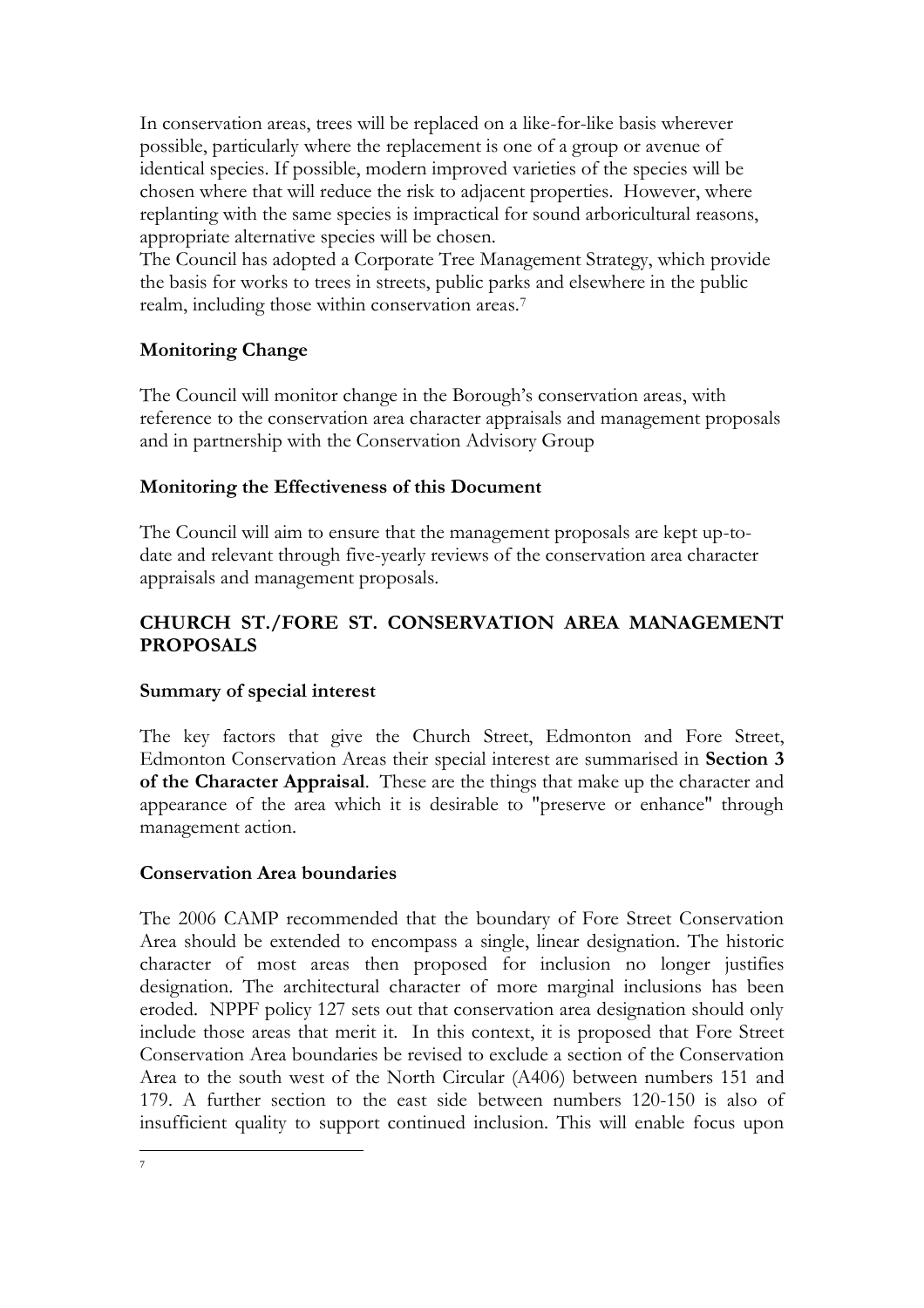those groups of buildings most worthy of designation. The current (revised 2009) boundaries of Church Street Conservation Area are confirmed.

### **Summary of issues**

In 2006, Fore Street conservation area was considered of marginal quality, although sufficient to merit designation, but it was believed that a successful management strategy could recover some of what had been lost and secure its future. The situation, however has not improved. The strategies proposed to address the problems in 2006 - above all, the extensions to Fore Street Conservation Area to encompass the whole of the historic neighbourhood - have not been adopted and owing to alterations and loss of historic fabric in the areas identified, they are no longer viable. Breaches of control have proved difficult to enforce against. The special character and appearance of the designated areas and their settings has been significantly eroded since 2006, While no significant buildings have been completely lost, the issues identified in 2006 remain of serious concern. To the south of the North Circular, the variable and fragmented quality of the buildings and the current eroded condition means that sections are now proposed for de-designation, although with a recommendation that the former Burton's building (nos.169-171), nos. 134, 172, 196 and the former bank at no. 198 are considered for addition to the local and/or statutory lists. Attention will be re-focussed upon conserving and enhancing the small groups of buildings along both Fore St. and Church St. rather than attempting to impose a linear designation.

Unlike Fore Street, Church Street Conservation Area retains more of its underlying heritage merit in a continuous street frontage. It has also been seriously compromised, but it retains spatial coherence and historic integrity. In this context, for both conservation areas, a clear commitment by the Council to conservation as a central consideration in determining planning applications, and a rigorous planning enforcement policy could, over time, ameliorate much of the damage. Focusing resources on Church Street and a redrawn Fore St. would have a greater chance of success than sustaining a fragmented conservation area that is difficult to enforce.

The issues affecting the Conservation Areas, which need to be addressed if their continued designation is to be justified, are summarised in **Section 4 of the Character Appraisal**, as follows:

- *Incomplete delivery of the management objectives adopted in 2009*
- *The loss of the urban structure and enclosure of Fore Street north of the North Circular Road*
- *A traffic-blighted, generally poor quality, public realm*
- *The poor quality of many new buildings and their lack of positive relationship to context*
- *The need to achieve a higher standard of new-build contextual design in infilling gap sites and in redevelopment*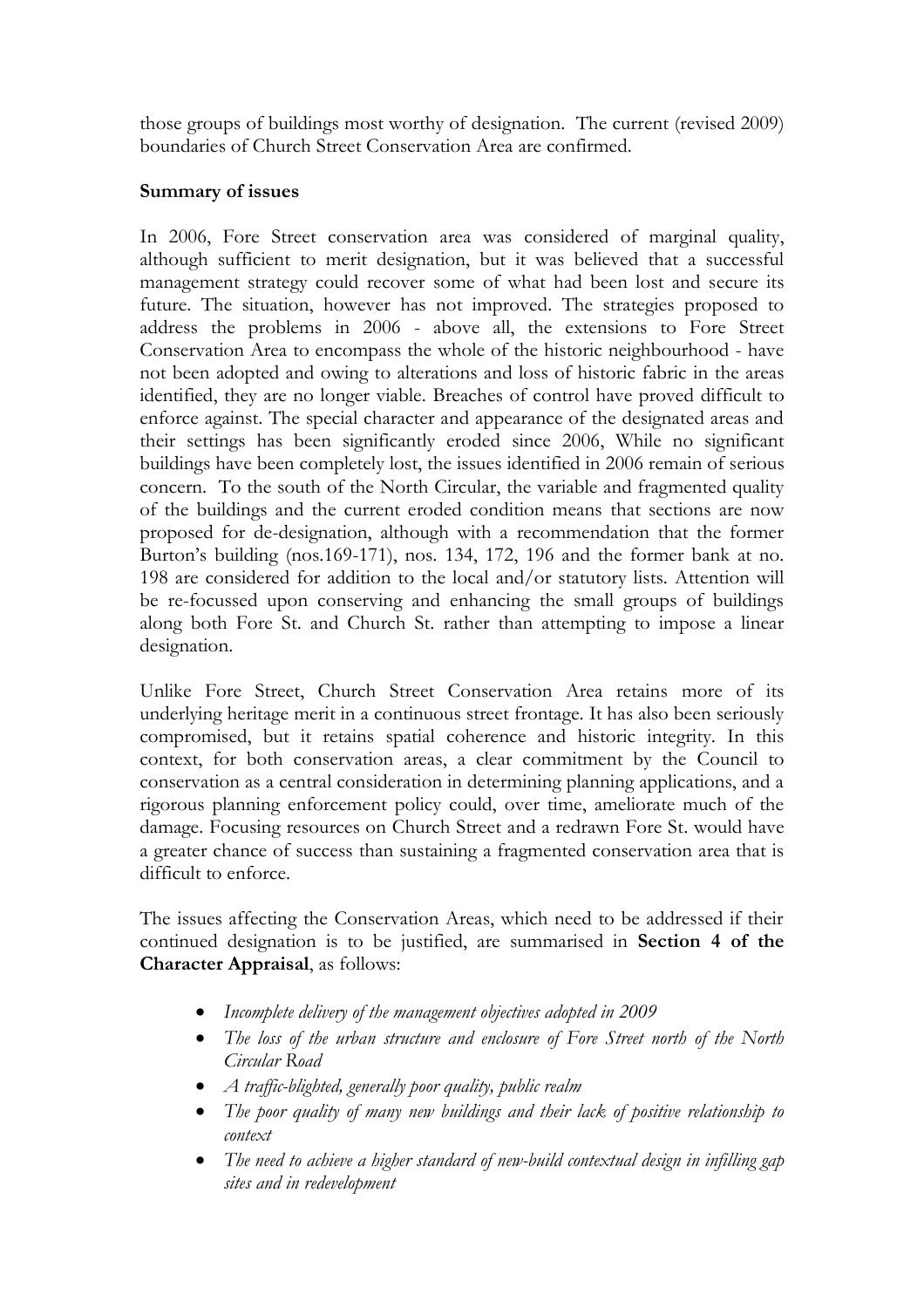- *The need to ensure that investment in commercial enterprises results in good standards of building design*
- *Ongoing erosion of the details and so quality of, particularly, unlisted historic buildings*
- *The poor state of repair of many historic buildings*
- *The poor quality of many shop frontages*
- *The proliferation of advertisement hoardings*

#### **Priorities for action**

**Based on the detailed assessment provided by the Church Street, Edmonton and Fore Street, Edmonton Conservation Areas Conservation Area Character Appraisal and the problems and pressures identified by it, the following management actions are proposed over the next 5 years in the Conservation Area in order to preserve and/or enhance its special interest:** 

#### **Buildings at Risk**

The Historic England (formerly English Heritage) 2015 Register of Heritage at Risk (HAR) in London includes both Church Street and Fore Street conservation areas in their entirety. The following measures will be taken: Fore Street should have its boundaries redrawn to concentrate attention upon groups of buildings rather than a single, linear conservation area and a strategy based on the proposals set out below will be focused on this and Church Street.

The following individual buildings (all in Church Street) are included on the Register of Heritage at Risk: All Saints Church (condition "poor"), New Covenant Church (former Charles Lamb Halls; condition "poor"), and the former Edmonton Girls Charity School and adjoining cottage (condition "poor"). Works to the church tower were completed with a HLF grant in 2015. HLF-funded repairs to the New Covenant Church were due to start on site in the summer of 2015, with further works needed in a subsequent phase. A condition survey and options appraisal have been completed for the school and cottage. When funding has been secured (and viable new uses identified as appropriate) the buildings will be repaired as a high priority.

#### **Building repair and maintenance**

Many of the buildings are in poor condition, including some previously repaired with public funding. This suggests that property owners see little benefit in building repair to conservation standards. A key to positive change would be to encourage community engagement, education and design guidance, to recognise the historic character of the area as a valuable part of its identity and as a potential economic asset, rather than a liability. If grant aid for building repair is available (other than for the buildings "at risk" noted above) it should be targeted on a defined and coherent area, or building group, rather than on isolated individual buildings, and closely monitored, and supported by enforcement post-award.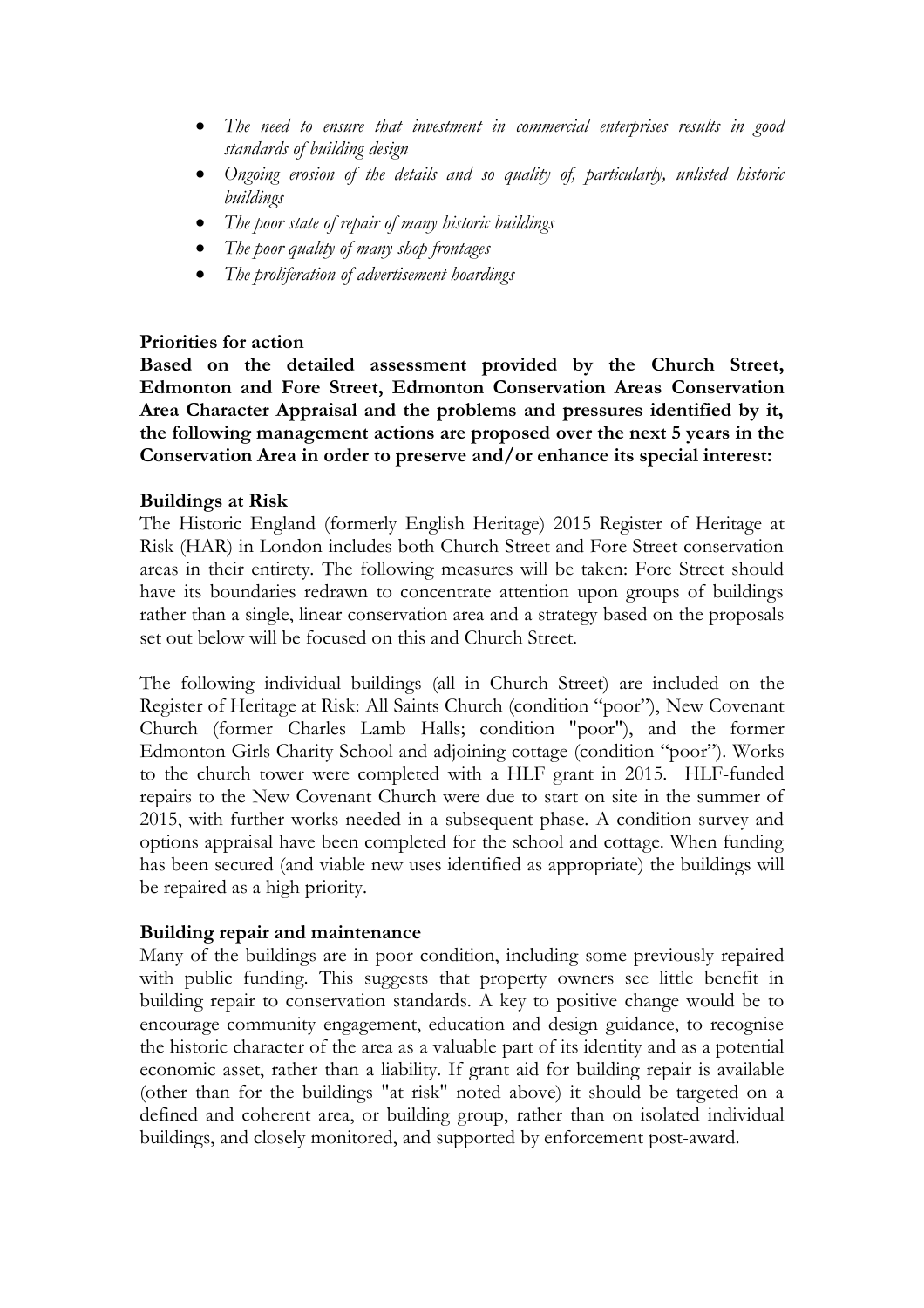#### **Development pressures/opportunities**

Part of the conservation area is also within the area covered by the draft Edmonton Masterplan and there are proposals for intensified development to the eastern end of Church St and along Fore St. These will be progressed with a view to maintaining the special interest of the conservation area. Furthermore, a largerthan-usual number of buildings contribute negatively to the character of the areas and as such, these have potential for redevelopment. Several sites forming the setting of the conservation areas, most notably the post-war public housing estates and Edmonton Green shopping centre, could be subject to major redevelopment, which could have a substantial impact on the adjoining areas. Conversely, sensitive restoration of these buildings could help to enhance them. Of the post-war public housing, the Fore St/Beaconsfield Estate is of particularly high quality.

#### **Design of new buildings**

The poor quality of new building design has been a major factor in the erosion of the character of the areas. New buildings within and forming the setting of the conservation areas should only be allowed if they are be carefully designed to reflect the historic character, use, scale, grain and appearance of the conservation areas.

#### **Setting of the conservation area**

For both Church St and Fore St conservation areas, the effect of new development on their setting needs to be a prime consideration. Consistent with the NPPF, the Council will expect proposals to address guidance in Historic England's publication Historic Environment Note 3: The Setting of Historic Assets and to preserve and enhance the special architectural and historic interest of the conservation areas. Applications which fail to do so sufficiently will be resisted.

#### **Architectural detail**

A substantial number of buildings including some identified as landmarks, and/or making a positive contribution to the character of the area have been harmed by alterations. They include the former bank at 198 Fore Street and historic pubs in Church Street and Fore Street. Material change to the external appearance of most buildings in the conservation areas is subject to planning control and permission will not be granted for inappropriate alterations. Unauthorised works will be subject to enforcement and a concentrated programme has begun to pursue enforcement action within the conservation area. Development affecting listed and locally listed buildings and buildings identified as making a positive contribution to the character of the area, and buildings affecting their setting, should normally use appropriate traditional historic materials and detailing. Massproduced modern materials, such as uPVC and concrete roof tiles, will not normally be appropriate within the conservation area.

#### **Street furniture, signage and advertising**

Throughout the area, but especially in Fore Street, excessive street clutter and uncontrolled advertising signage dominate the public realm. Internally illuminated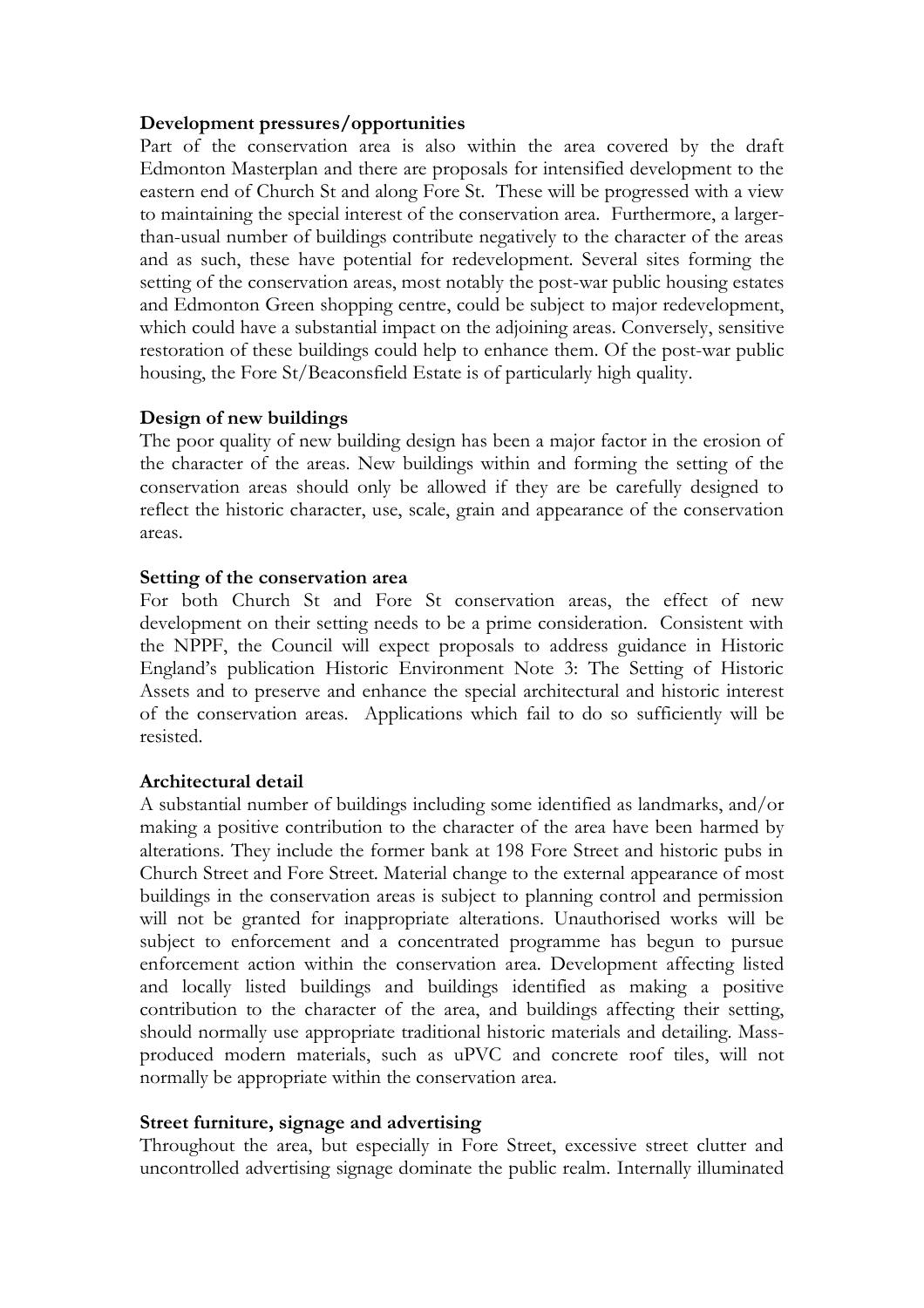hoardings are inappropriate in the conservation areas, and will be discouraged wherever possible through planning controls. Public services and utility signage will be minimised in line with the Council's streetscape design guidance.

#### **Traffic management**

The conservation areas accommodate heavy traffic, but, where possible, measures should be taken to reduce it. Where this cannot be achieved, the impact of traffic should be mitigated through the design of the public realm; including measures to give priority to pedestrians, planting, surface treatments, removal of redundant signage and unnecessary railings, in line with the Council's streetscape design guidance. Cycle Enfield and other highways schemes should be consistent with the character of the Conservation Area and could offer an opportunity to enhance the public realm through appropriate materials and detailing.

#### **Shopfronts**

There is considerable demand for retail space, both in existing buildings and at Edmonton Green shopping centre. There are numerous thriving small shops in both areas, almost without exception having standard modern frontages. The few surviving old shop-fronts are in poor condition and in the absence of rigorous enforcement, they are at high risk. There is pressure to combine existing shops to form larger units, at the expense of their old shop-fronts. Several old pubfrontages have, similarly, been lost or damaged since 2006. Replacement shopfronts are subject to planning control and should only normally be allowed if they are in keeping with the age, scale, architectural character and appearance of the building of which they form a part. Advice on shopfront design is available on the Council website.

#### **Boundary treatments**

There are relatively few historic boundaries (hedges, railings etc.) within the area, but where they survive (e.g. All Saints' churchyard, Angel Place) they are an important aspect of the streetscape and should be retained. Boundaries should follow, and where appropriate, reinforce, historic building lines, property divisions and enclosures such as forecourts and gardens.

#### **Parking**

Conversion of gardens and enclosed forecourts to parking areas will normally be resisted. Design guidance on improvement to existing parking provision will be included in the Enfield Design Guide

#### **Open spaces**

Open spaces (within and adjacent to the Conservation Areas) including public parks, open space within social housing developments, private gardens, All Saints' Churchyard and Edmonton Green are of great importance in the townscape. They mitigate the impact of traffic, provide social and amenity spaces and the setting to buildings. They have significant potential for enhancement. The open space on the west side of Fore Street, north of Bridge Road, the area on the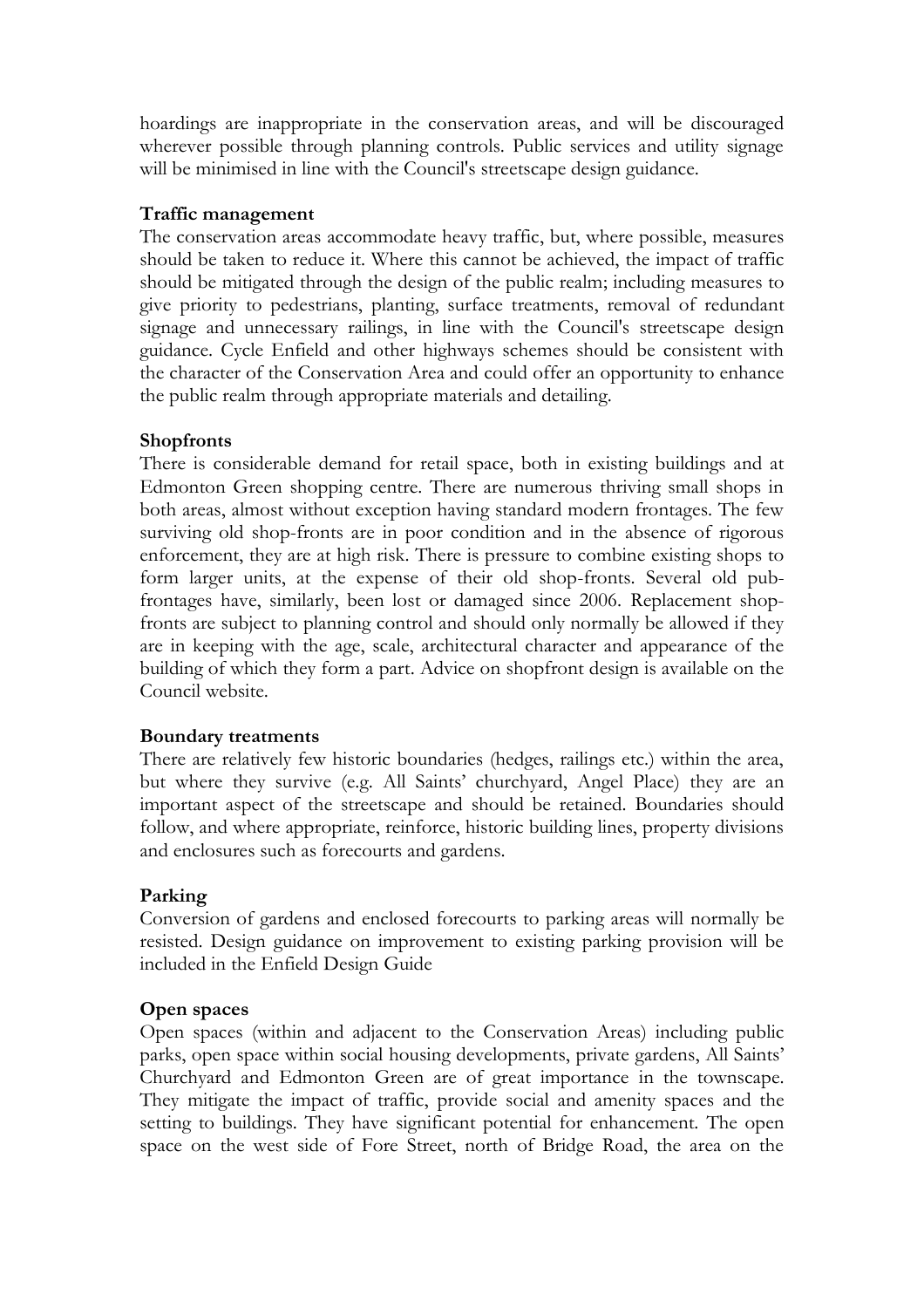corner of Church Street and Victoria Road, and Pymmes Brook (currently confined in an ugly concrete channel) are priorities for action.

### **Trees and planting**

Trees planted in Fore Street have helped to recover the loss of enclosure that followed post-war redevelopment and mitigate the impact of traffic. Such initiatives will be encouraged in the Conservation Areas.

## **Proposals for listing/local listing**

196 and 198 Fore Street are landmark buildings and should be considered for inclusion in the local list. The Phoenix PH and 134 are also of sufficient quality to merit consideration. Other buildings now proposed for exclusion from the Conservation Area and which form part of its setting may be worthy of inclusion and further investigation to ensure that they have the appropriate level of recognition. These include nos. 169-171, 134 and 170-2 Fore St.

### **Article 4 Direction**

As stated in 2009: "There are only a few single family dwelling houses in the area nos. 26, 28, 39-45 Church Street, plus a small number of modern buildings whose contribution to the character or appearance of the Conservation Area is neutral, or negative. The withdrawal of permitted development rights in respect of the six houses which make a positive contribution by means of an Article 4 Direction could only realistically be justified in the context of enforcement of a policy to control changes to commercial property and grant aid to reverse many of the existing harmful changes, as set out above. For that reason, it would be premature to make any specific recommendations for the making of an Article 4 Direction at this stage. Nevertheless, should future monitoring reveal that it would be beneficial to make such a Direction the Council will take the necessary steps." The situation has not changed.

#### **Monitoring change**

The 2009 CAMP emphasised that the essential complement to the designation was "diligent monitoring and, if necessary, planning enforcement action", particularly with regards to "incremental changes" including "satellite dishes... uPVC windows… poor quality… shop-fronts… and overly large internally illuminated signage.". There is opportunity to improve and do this more rigorously. However, before introducing a rigorous enforcement regime, it is vital that a programme of community engagement be undertaken in the area, and an area-specific local consultative group established. This would play a key part in monitoring change and articulating the community's priorities for the historic built environment. The local group would:

- Survey, review and monitor works and development, with regard to the heritage significance of the area as set out in the appraisal (a programme for undertaking these tasks will be agreed annually with the Council's Heritage Officer.)
- Review and monitor the design quality of proposals for which planning permission is sought